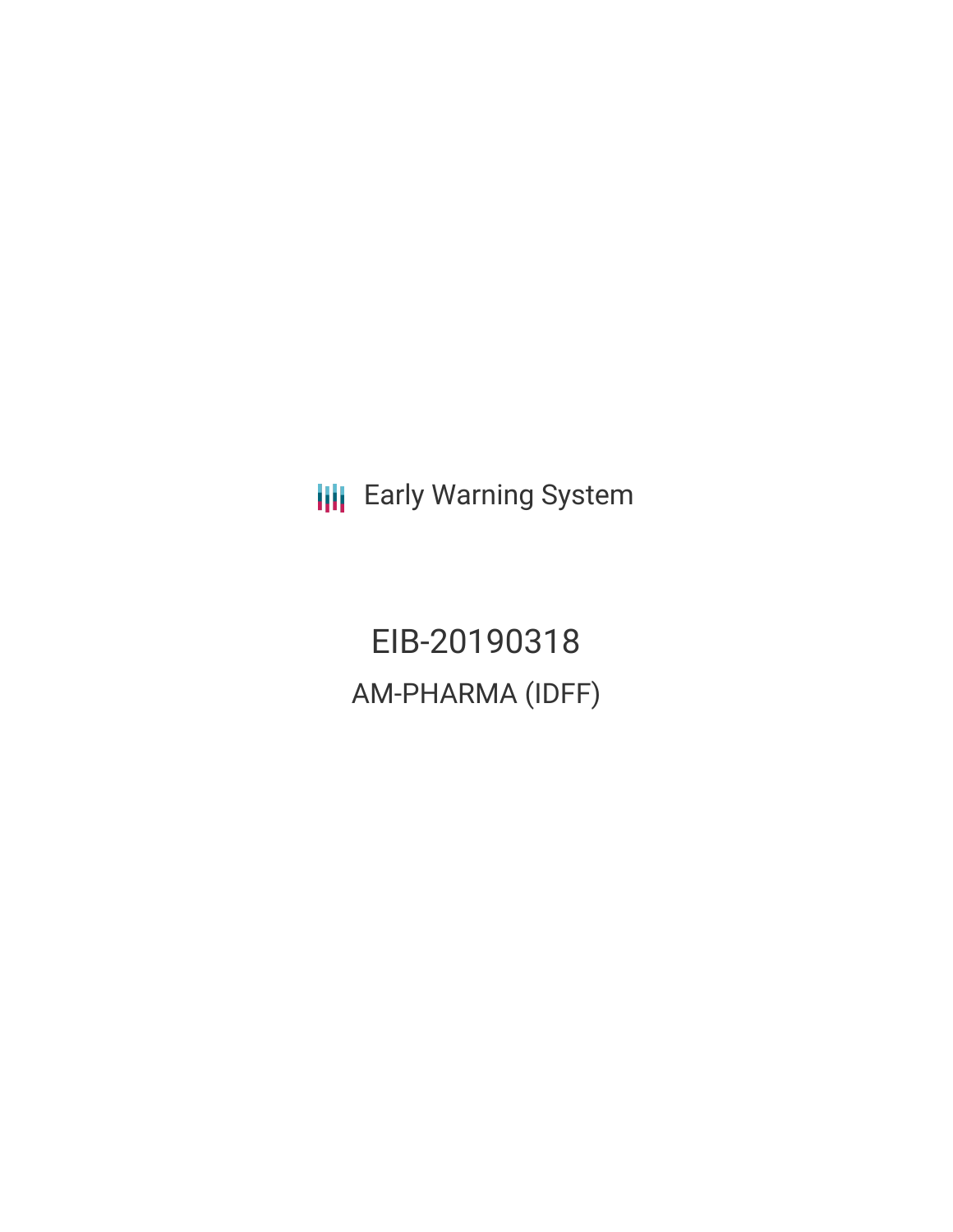# **Quick Facts**

| <b>Countries</b>               | <b>Netherlands</b>             |
|--------------------------------|--------------------------------|
| <b>Financial Institutions</b>  | European Investment Bank (EIB) |
| <b>Status</b>                  | Approved                       |
| <b>Bank Risk Rating</b>        | U                              |
| <b>Voting Date</b>             | 2019-12-19                     |
| <b>Borrower</b>                | AM-PHARMA HOLDING B.V.         |
| <b>Sectors</b>                 | Industry and Trade             |
| <b>Investment Type(s)</b>      | Loan                           |
| <b>Investment Amount (USD)</b> | \$26.69 million                |
| <b>Loan Amount (USD)</b>       | $$26.69$ million               |
| <b>Project Cost (USD)</b>      | \$54.50 million                |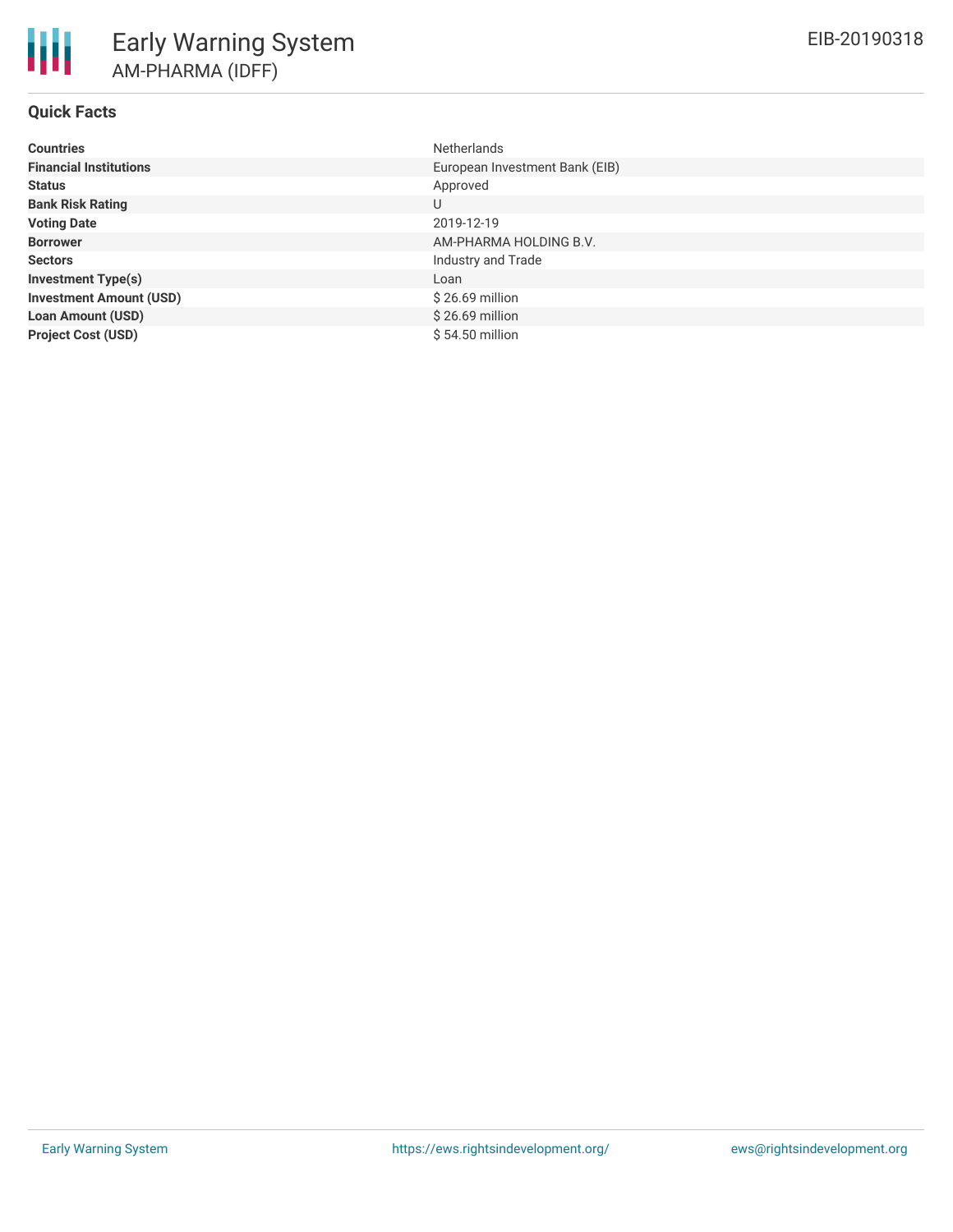

# **Project Description**

According to EIB website, the transaction will support R&D investments required to bring a product to the market addressing a high unmet medical need, in a growing patient population, preserving and cultivating highly skilled employment opportunities.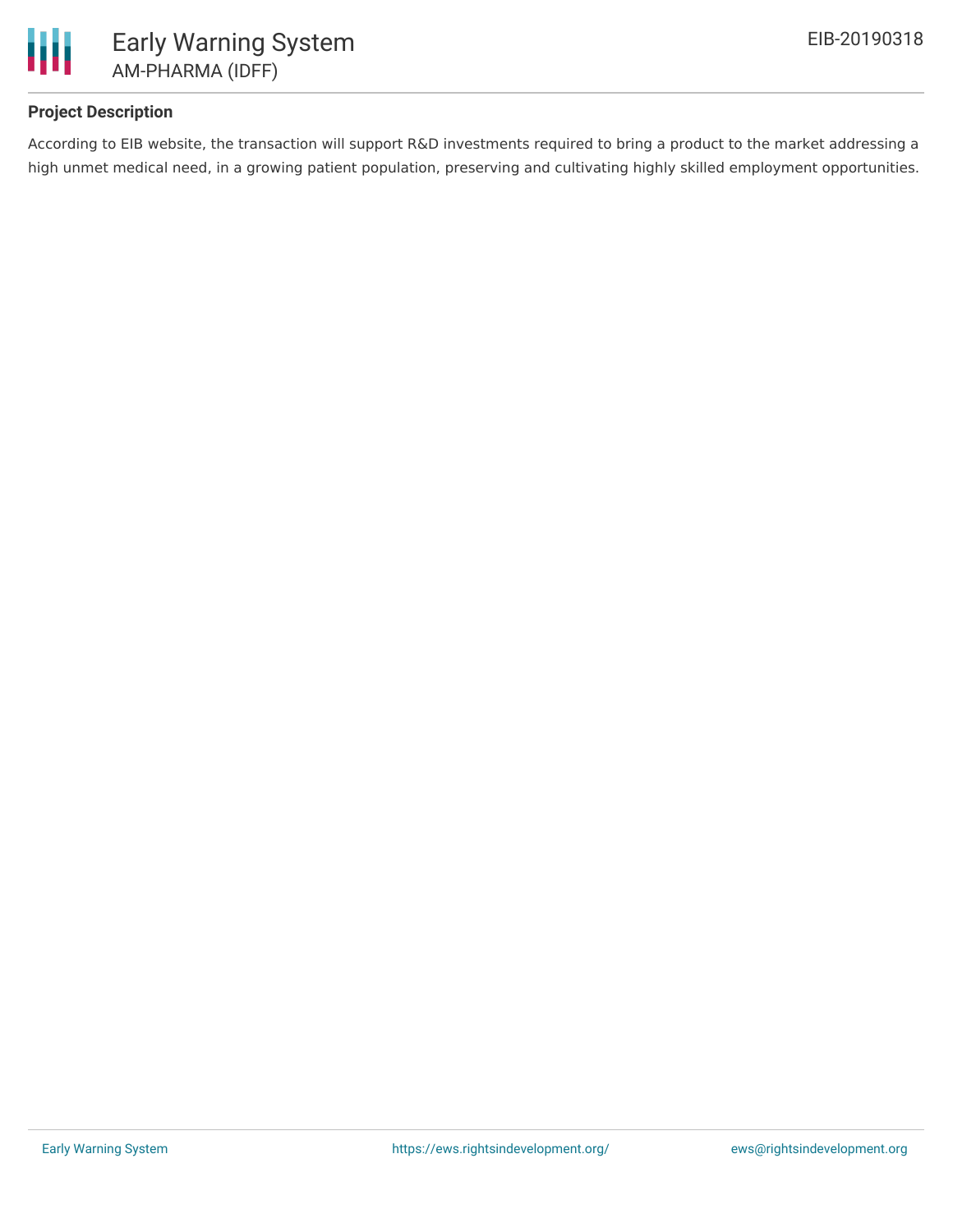### **Investment Description**

冊

European Investment Bank (EIB)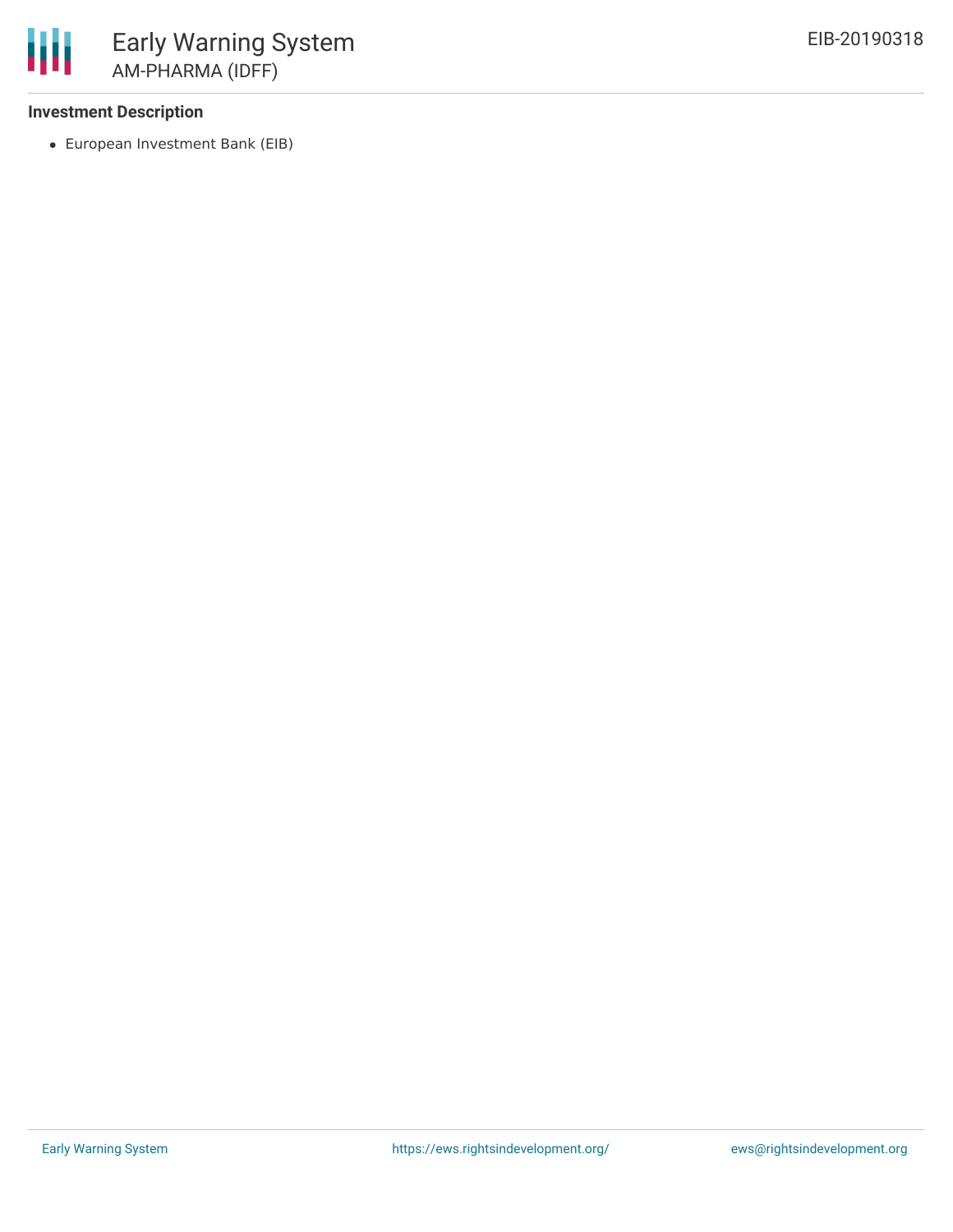



# Early Warning System AM-PHARMA (IDFF)

| <b>Private Actor 1</b>   | <b>Private Actor</b><br>' Role | <b>Private Actor</b><br>1 Sector | <b>Relation</b> | <b>Private Actor 2</b> | <b>Private Actor</b><br>2 Role | <b>Private Actor</b><br>2 Sector |
|--------------------------|--------------------------------|----------------------------------|-----------------|------------------------|--------------------------------|----------------------------------|
| $\overline{\phantom{0}}$ | $\overline{\phantom{a}}$       | $\sim$                           | $\sim$          | AM-Pharma BV           | Client                         | $\overline{\phantom{0}}$         |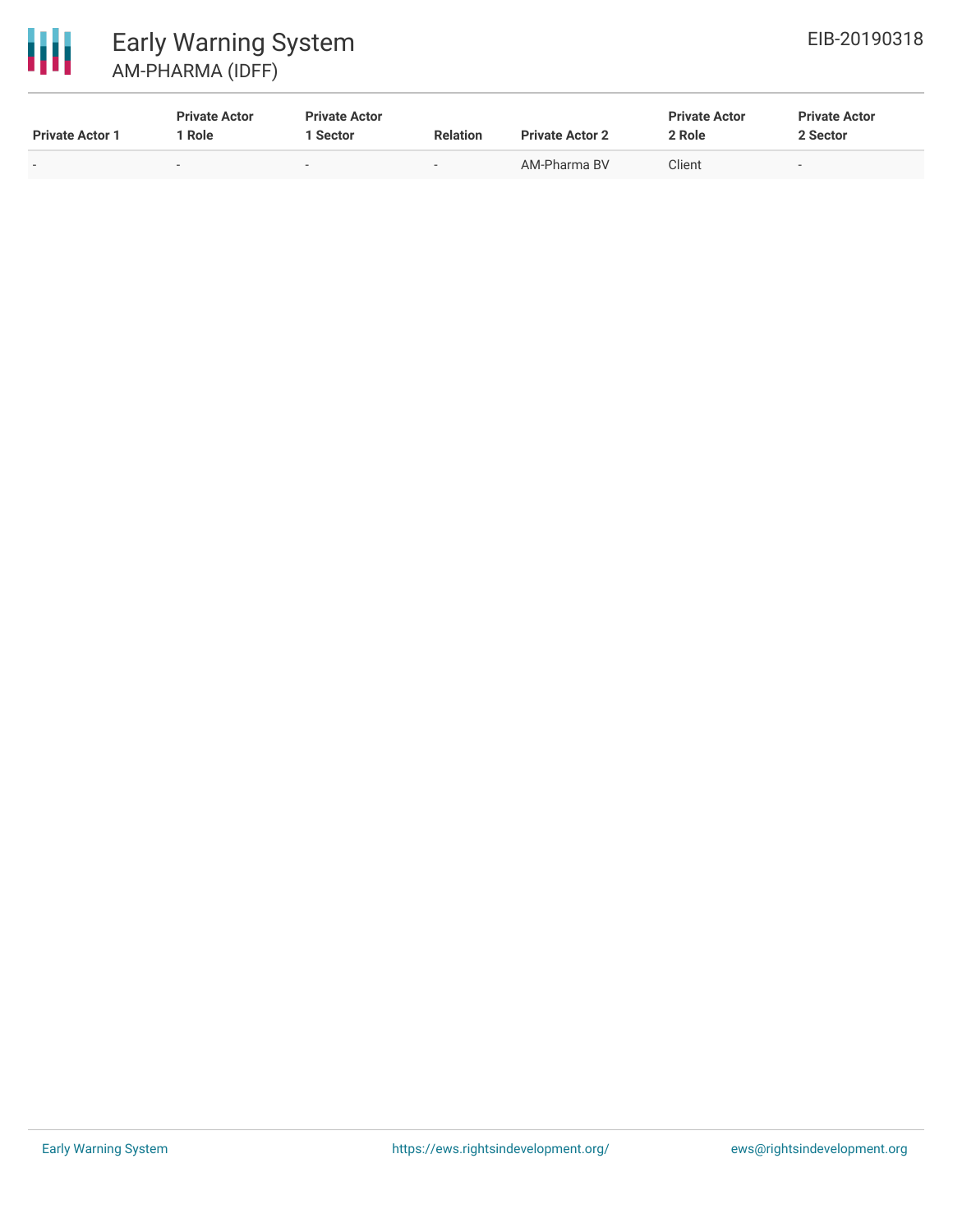### **Contact Information**

No contact information provided at the time of disclosure.

#### **ACCOUNTABILITY MECHANISM OF EIB**

The EIB Complaints Mechanism is designed to facilitate and handle complaints against the EIB by individuals, organizations or corporations affected by EIB activities. When exercising the right to lodge a complaint against the EIB, any member of the public has access to a two-tier procedure, one internal - the Complaints Mechanism Office - and one external - the European Ombudsman. A complaint can be lodged via a written communication addressed to the Secretary General of the EIB, via email to the dedicated email address complaints@eib.org, by completing the online complaint form available at the following address: http://www.eib.org/complaints/form, via fax or delivered directly to the EIB Complaints Mechanism Division, any EIB local representation office or any EIB staff. For further details, check:

http://www.eib.org/attachments/strategies/complaints\_mechanism\_policy\_en.pdf

When dissatisfied with a complaint to the EIB Complaints Mechanism, citizens can then turn towards the European Ombudsman. A memorandum of Understanding has been signed between the EIB and the European Ombudsman establishes that citizens (even outside of the EU if the Ombudsman finds their complaint justified) can turn towards the Ombudsman on issues related to 'maladministration' by the EIB. Note that before going to the Ombudsman, an attempt must be made to resolve the case by contacting the EIB. In addition, the complaint must be made within two years of the date when the facts on which your complaint is based became known to you. You can write to the Ombudsman in any of the languages of the European Union. Additional details, including filing requirements and complaint forms, are available at: http://www.ombudsman.europa.eu/atyourservice/interactiveguide.faces